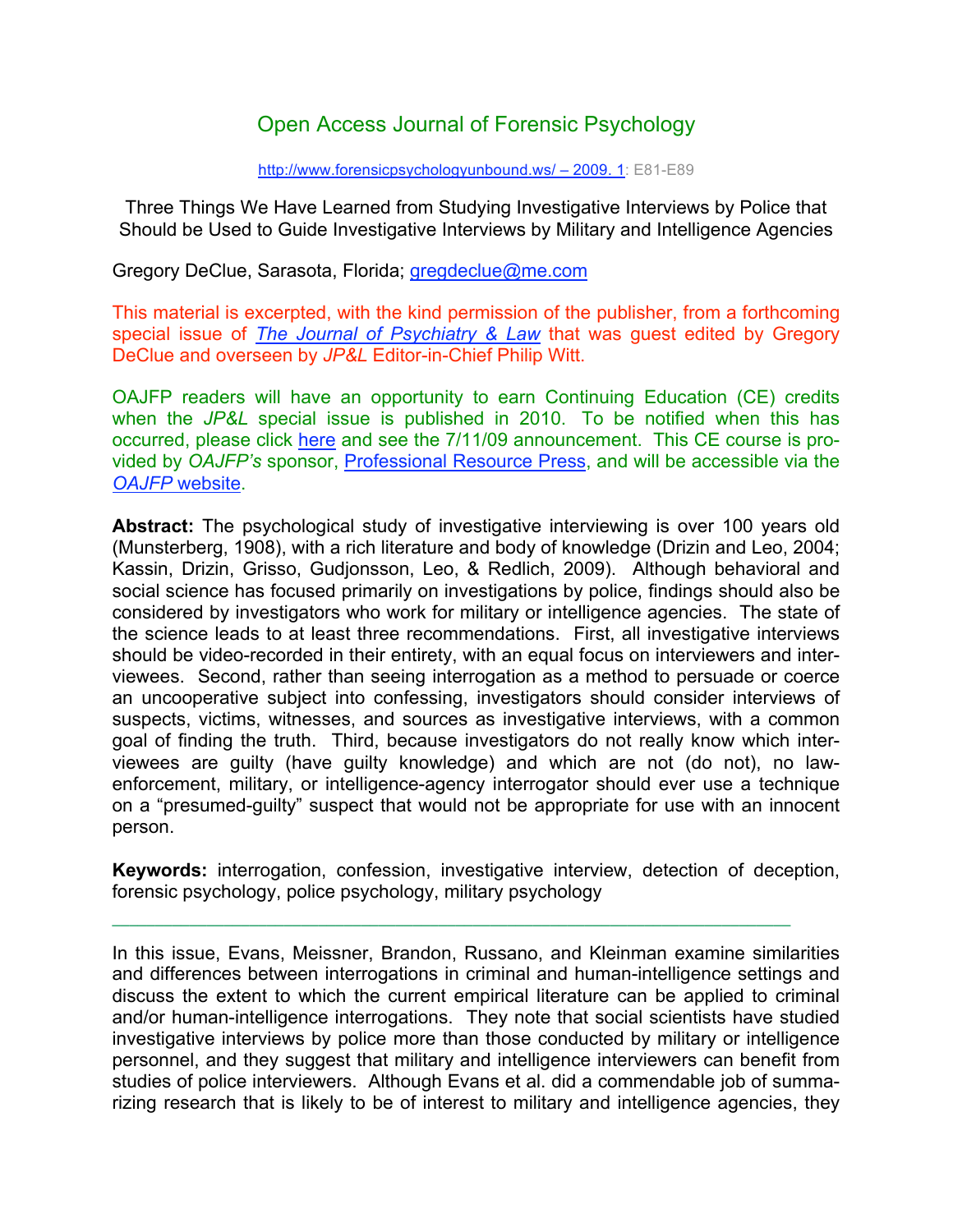did not focus primarily on safeguarding against potential misuses of interrogation techniques. That is the focus I take here.

The psychological study of interrogations and confessions is over 100 years old (Munsterberg, 1908). Drizin and Leo (2004) note that there is a rich literature and body of knowledge regarding interrogations and confessions, including laboratory experimentation (e.g., Kassin & Neuman, 1997), participant observation (e.g., Leo, 1996), interviews (e.g., Leo, 1994), analysis of archival and documentary records (e.g., Ofshe & Leo, 1997), and surveys (e.g., Leo, Kassin, Richman, Colwell, Leach, La Fon, & Meissner, 2006). Summaries have appeared in the flagship journals of the American Psychological Association (e.g., Kassin, 2005) and the Association for Psychological Science (e.g., Kassin & Gudjonsson, 2004), and books have been published (e.g., DeClue, 2005; Gudjonsson, 2003; Leo, 2008). A draft of a White Paper, Police-Induced Confessions: Risk Factors and Recommendations, has been approved by the Scientific Review Committee of the American Psychology-Law Society (Kassin, Drizin, Grisso, Gudjonsson, Leo, & Redlich, 2009); the final version is expected to appear soon in *Law and Human Behavior.*

I expect that, as the White Paper is finalized, it will contribute to a major re-examination of investigative interviewing, particularly by police in the United States of America. Along with Evans et al.'s excellent summary of empirical findings about what works in police investigative interviewing, I encourage military and intelligence agencies to carefully consider the White Paper's review and recommendations regarding risk factors. Here, at a macro level, I summarize some of the recommendations in the White Paper, selectively emphasizing certain points and extending the recommendations in a way that should be relevant to military and intelligence agencies throughout the world. The reader is strongly encouraged to read the White Paper in its entirety and to stay tuned to what is likely to be an exciting, unfolding process of development in research and practice.

In criminal cases investigated by police, "Wrongful convictions based on false confessions raise serious questions concerning a chain of events by which innocent citizens are judged deceptive in interviews and misidentified for interrogation; waive their rights to silence and to counsel; and are induced into making false narrative confessions that form a sufficient basis for subsequent conviction" (Kassin et al., 2009, p. 4). In military and intelligence investigations, false statements by suspects can, at the extreme, contribute to an unjustified invasion of one country by another. As devastating as it is for one person to be wrongfully convicted in a criminal case (allowing the truly guilty party to continue committing crimes), false statements that contribute to an unjustified war could contribute to catastrophic loss of human lives, severe damage to ecosystems, and tremendous economic and social costs.

## **Reform of Interrogation Practices**

Kassin et al. (2009, pp. 73-74) write, regarding interrogation by police, "In light of recent events, the time is ripe for police, district attorneys, defense lawyers, judges, research-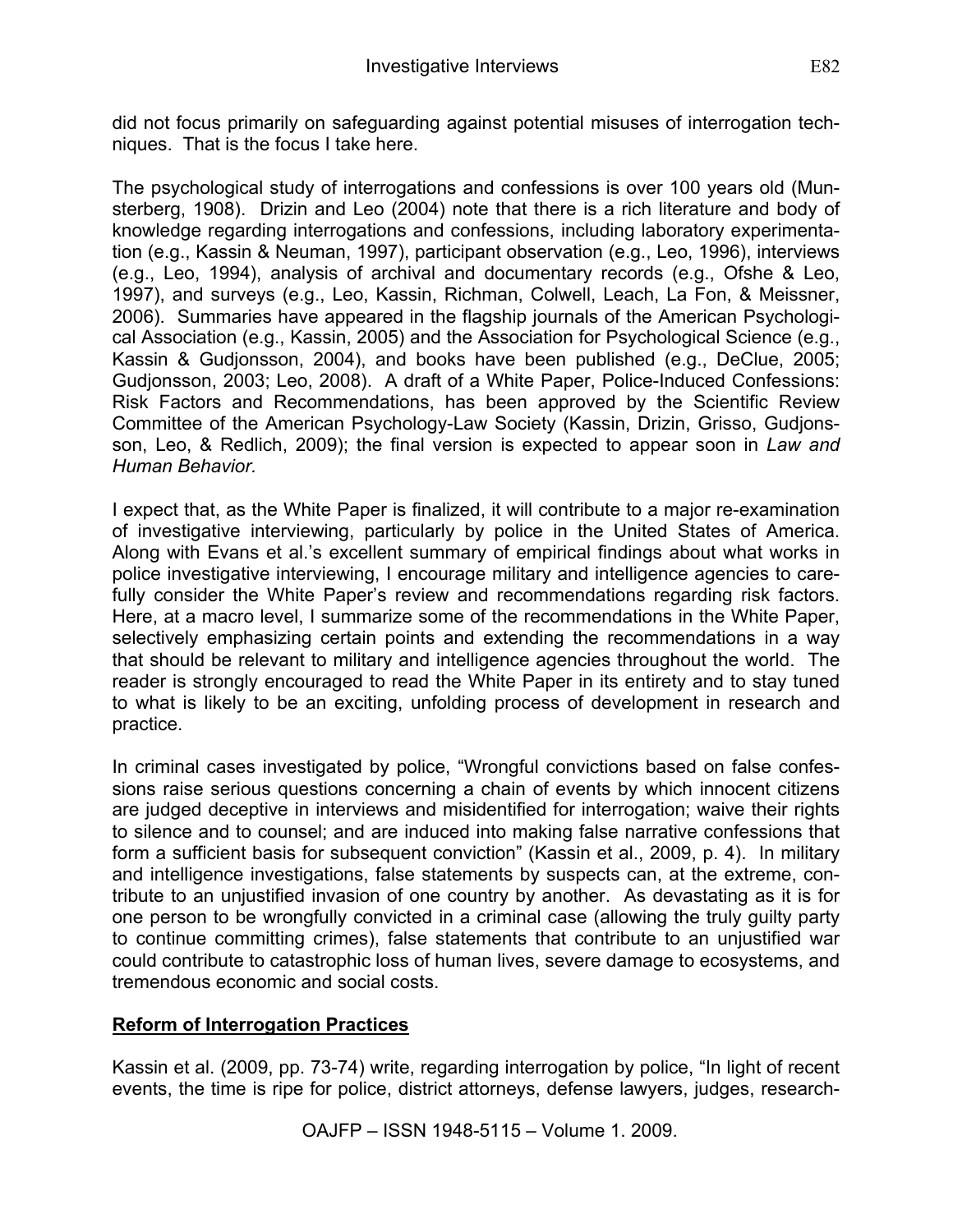ers, and policymakers to evaluate current methods of interrogation. All parties would agree that the surgical objective of interrogation is to secure confessions from perpetrators but not from innocent suspects. Hence, the process of interrogation should be structured in theory and in practice to produce outcomes that are accurate, as measured by the observed ratio of true to false confessions. Yet, except for physical brutality or deprivation, threats of harm or punishment, promises of leniency or immunity, and flagrant violations of a suspect's constitutional rights, there are no objective criteria by which to regulate the process. Instead, American courts historically have taken a 'totality of the circumstances' approach to voluntariness and admissibility. Because *Miranda* does not adequately safeguard the innocent, we believe that the time is right to revisit the factors that comprise those circumstances."

I believe that questions and concerns about interrogation procedures by U.S. military and intelligence agencies, from both effectiveness and human-rights perspectives, show that the time is equally right to revisit factors in military and intelligence investigations.

Kassin et al. (2009, pp. 74-75) continue, "As illustrated by the Reid technique and other similar approaches, the modern American police interrogation is, by definition, a guiltpresumptive and highly confrontational process—aspects of which put innocent people at risk. There are two ways to approach questions of reform. One is to completely reconceptualize this model at a macro level and propose that the process be converted from 'confrontational' to 'investigative.'" Of the two approaches Kassin et al. (2009) present, that is the one I favor. See the full article in *The Journal of Psychiatry & Law* for discussion.

## **No Perfect Lie Detector - Implications**

In many cases, interrogators operate on the assumption that the party being questioned does, in fact, have guilty knowledge (Kassin et al., 2009). However, it is essential to note that such an assumption is rarely, if ever, warranted on the basis of human or mechanical detection of deception (see, e.g., Meijer, Verschuere, Vrij, Merckelbach, Smulders, Leal, Ben-Shakhar, Granhag, Gamer, Gronau, Vossel, Crombez, & Spence, 2009; Vrij, 2008. See also Evans et al., this issue). What follows is simple and profound.

Because psychological science shows that, at least currently, it is impossible to use human and/or mechanical lie-detection techniques with sufficient accuracy to pre-select known-guilty versus not-known-to-be-guilty suspects, it is impractical to classify some interrogation techniques as appropriate for use by an interrogator who generally operates on the assumption that the party being questioned does, in fact, have guilty knowledge. Indeed, even when investigators use the best available techniques, their judgments regarding detection of deception are likely to be just slightly better than chance responding (see, e.g., Bond & DePaulo, 2006; Meissner & Kassin, 2002. See also Evans et al., this issue). Once we understand that, it follows that police, military, and intelligence-agency interrogators will inevitably question people that they believe have guilty knowledge, but who in fact do not. Consulting psychologists should emphasize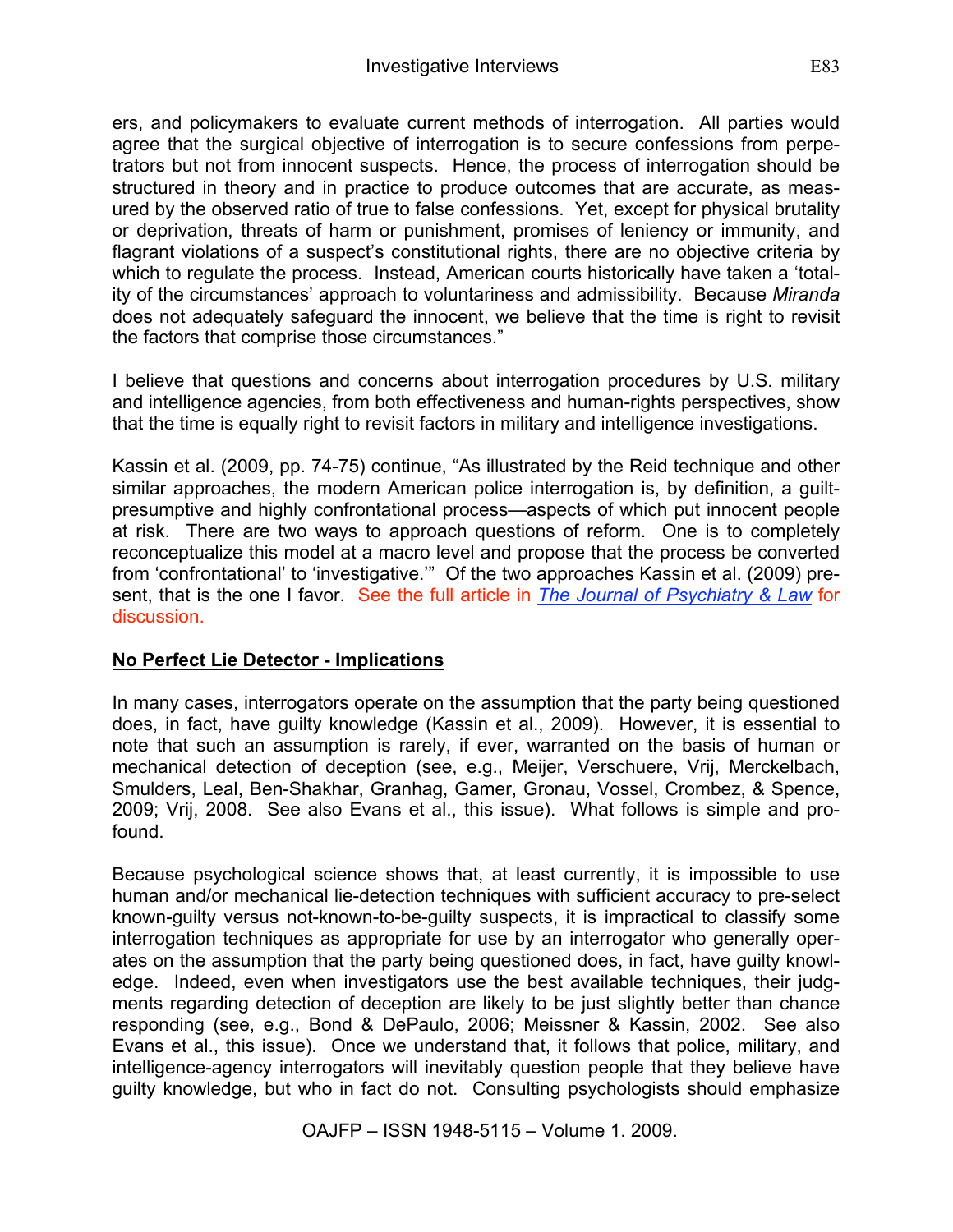this point in both public and private communications. The obvious policy implication is that no law-enforcement, military, or intelligence-agency interrogator should ever use a technique on a "presumed-guilty" suspect that would not be appropriate for use with an innocent person (see, e.g., Commission of Inquiry, 1006).

No society should ever be placed into a position where, with hindsight, we think that certain interrogation procedures should not have been used with a particular suspect because it turns out that the person was innocent and had no guilty knowledge. If a technique is not appropriate for use with innocent people, then that technique should never be used with anyone.

Some have asserted that the goal of a criminal interrogation is to elicit a confession. But since some suspects who are interrogated are innocent, and interrogators do not really know which ones are innocent and which are not (even if they think they know), every interrogator with such a goal is at risk to elicit a false confession – if not in this case, then the next, or the one after that.

In discussing interrogation, some have proposed that when an individual resists answering direct questions and/or is believed to be deceptive, interrogators may employ an array of authorized methods of persuasion to obtain the source/suspect's cooperation, and have suggested that in some interactions an interrogator must move the target from an uncooperative state to a cooperative state in order to obtain the information of interest. I believe that such proposals are inherently dangerous. If one imagines that those authorizing the methods of persuasion are benevolent people from one's own country's nice government, perhaps that might seem to be a neutral statement. However, as soon as one imagines oneself as the interviewee and the people authorizing the methods of persuasion to be agents of a hostile government, potential horrors are self-evident.

Perhaps, particularly since the events of September 11, 2001, our language has drifted regarding the very meaning of the word *interrogation.* We can look to dictionaries and court decisions for definitions of interrogation. First, we go to a dictionary: When used as a noun, "interrogatory" is "a formal question or inquiry; especially: a written question required to be answered under direction of a court," and the verb "interrogate" means "to question formally and systematically" (Merriam-Webster Online).

Second, we look to a court's description of what is meant by *interrogation*: "We conclude that the *Miranda* safeguards come into play whenever a person in custody is subjected to either express questioning or its functional equivalent. That is to say, the term 'interrogation' under *Miranda* refers not only to express questioning, but also to any words or actions on the part of the police (other than those normally attendant to arrest and custody) that the police should know are reasonably likely to elicit an incriminating response from the suspect" (*Rhode Island v. Innis,* 1980, pp. 300-301). My reading of this decision by the U.S. Supreme Court is that the police are required to administer the *Miranda* warnings if a person is in police custody and is questioned by the police. In other cases, the Court addresses what constitutes *in custody.* In *Innis,* the Court ruled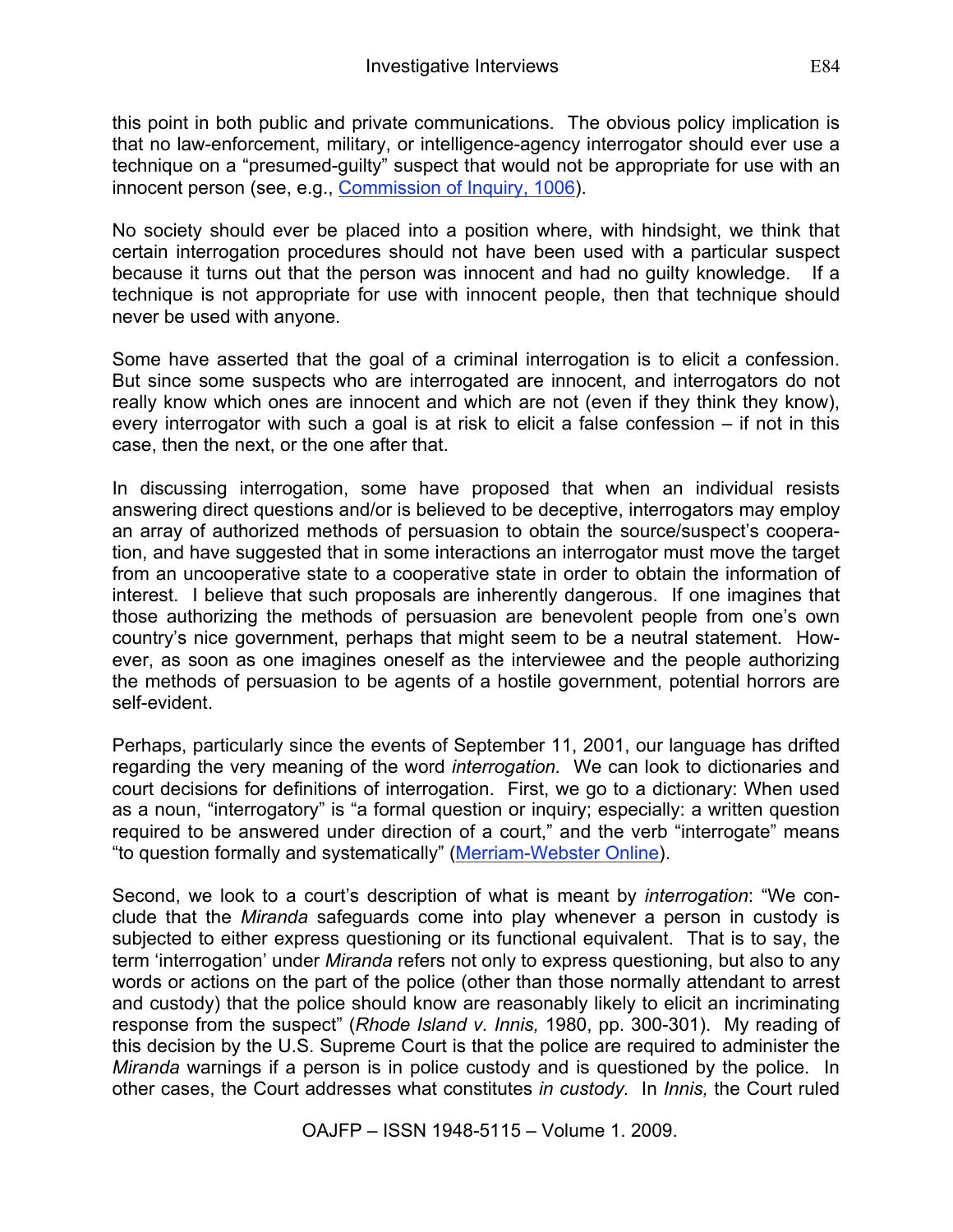that not every word or action by the police constitutes interrogation; only those words or actions "that the police should know are reasonably likely to elicit an incriminating response from the suspect."

Thus, as I understand the decision in *Innis*, the court ruled that any words or actions that would be "reasonably likely to elicit an incriminating response" shall trigger the same rights that would be triggered by express questioning. Nevertheless, the core of an interrogation is express questioning, not "using an array of methods to get an initially uncooperative person to become cooperative." Indeed, some people have apparently considered some acts to be "interrogation" or "enhanced interrogation" when, in my view, those acts are not part of a questioning process, but are strategic attacks on a person's mental and physical stability.

At least until recently, some have claimed that the following "methods of persuasion" were authorized: "sleep disruption, prolonged isolation, stress positions, and military dogs [and] nudity, waterboarding, and mock executions" (Fine, 2008, p. 3). The Inspector General's statement not only tells us that such "methods of persuasion" are not as effective as the "non-coercive rapport-based techniques traditionally used by the FBI"; the statement also, at least implicitly, distinguishes between interrogation techniques and "incremental manipulation of a detainee's environment and perceptions" (p. 4).

One way to appreciate the potential impact of psychological research in this area is within the context of the U.S. Department of Justice (DOJ) considering what techniques are most useful. I expect the DOJ to be interested in psychological research on interrogations, and that they would use the information in conjunction with their learning by experience, such as the treatment of Muhammad Al-Qahtani (Fine, 2008). See the full article in *The Journal of Psychiatry & Law* for discussion.

Of course, law-enforcement, military, and intelligence agents can learn lessons from their own or others' direct experience, including whether "techniques" such as these are effective at developing actionable intelligence: "stress positions, 20-hour interrogations, tying a dog leash to his chain and leading him through a series of dog tricks, stripping him naked in the presence of a female, repeatedly pouring water on his head, and instructing him to pray to an idol shrine." In addition to considering the practicalities of whether such techniques are effective, both the agents and psychologists who might advise them can use a clear moral and ethical guideline that follows directly from psychological research. Once we recognize that law-enforcement officers cannot know with certainty whether the person is guilty, and military and intelligence agents cannot know with certainty whether the person actually has knowledge that would be useful for the investigation, it is obvious that it is improper to use any techniques that could not be properly used with an innocent person.

In my view, psychological consultation to investigative interviewers would be off to a better start if, instead of aiming at ways to turn uncooperative people into cooperative people, we focus on how to enhance the investigative interviewers' search for the truth.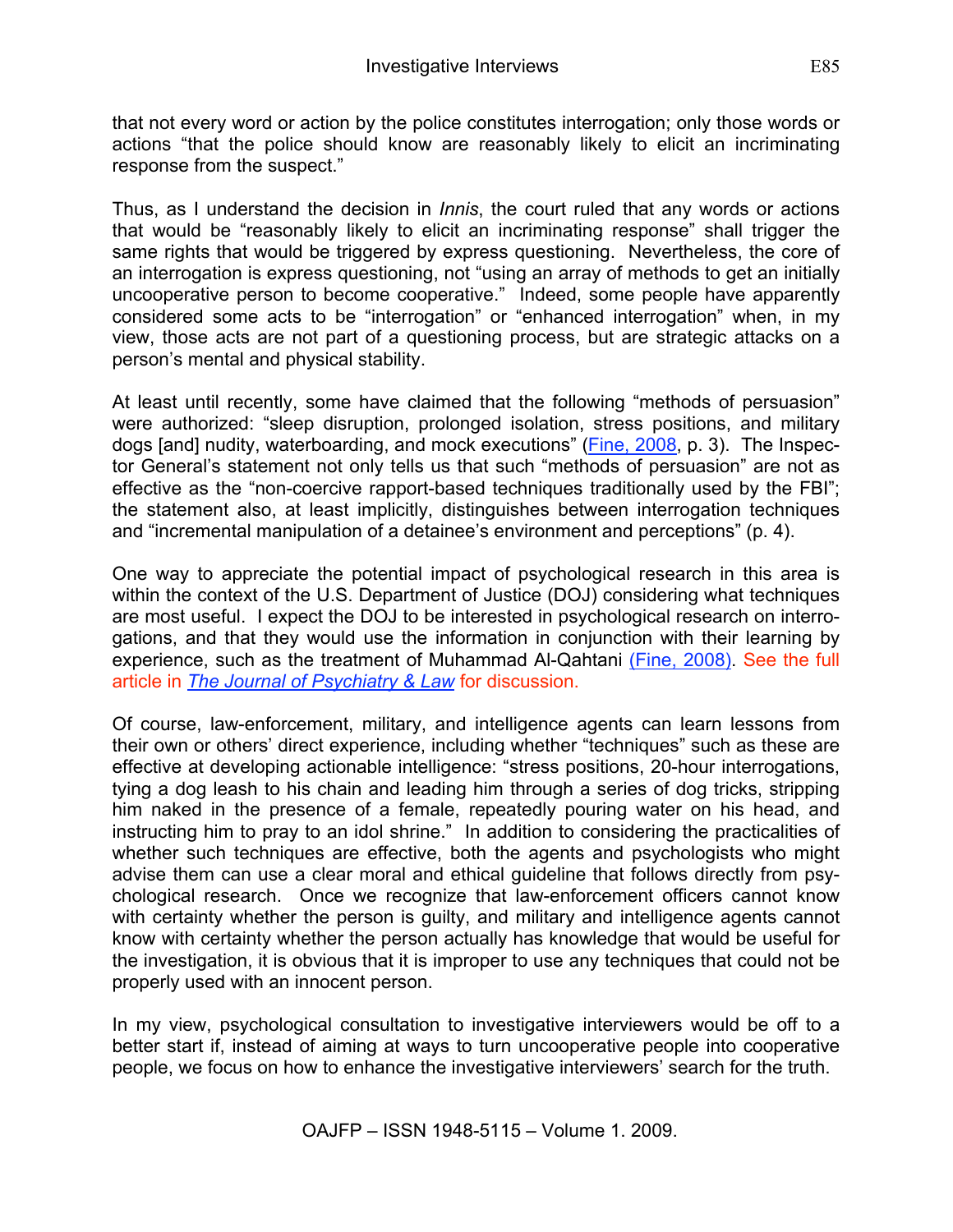### **Summary and Restatement**

My understanding of the state of the science leads to the following recommendations:

- 1. Video-record all investigative interviews in their entirety and with an equal focus on interviewers and interviewees.
- 2. Rather than seeing interrogation as a method to persuade or coerce an uncooperative subject into telling you what you want, consider interviews of suspects, victims, witnesses and sources as investigative interviews, with a common goal of finding the truth.
- 3. Recognize that at the time of the interview investigators do not really know which interviewees are guilty (have guilty knowledge) and which are not (do not). Focus interviews fairly and professionally so that eventual surprises about "who done it" will not be unpleasant surprises – either because you mistreated an innocent person or because you failed to adequately interview a guilty person.
- 4. Consider that whatever techniques you use on presumed-guilty suspects you would eventually use on an actually innocent suspect, risking a false confession such as those admittedly taken by D. C. Detective Jim Trainum (2007) and St. Paul Police Commander Neil Nelson (Willis, 2005).
- 5. Understand that if you accept the use of a set of techniques for use on "the bad guys" by your government, you thereby declare that it would be fair for a hostile government agent to use those techniques against you, your spouse, your child, etc., when – even if incorrectly – suspected of doing wrong or having pertinent knowledge.

#### **References**

- Bond, C. E., & Rao, S. R. (2004). Lies travel: Mendacity in a mobile world. In P. Granhag & L. Stromwell's (Eds.), *The detection of deception in forensic contexts* (pp. 127-147). Cambridge University Press: Cambridge, UK.
- Commission of Inquiry into the Actions of Canadian Officials in Relation to Maher Arar. (2006). Report of the Events Relating to Maher Arar. Ottawa, Ont.: Commission of Inquiry into the Actions of Canadian Officials in Relation to Maher Arar. ISBN 0-660-19648-4. Retrieved 7/16/09 from http://www.ararcommission.ca/eng/AR\_English.pdf.
- DeClue, G. (2005). Interrogations and disputed confessions: A manual for forensic psychological practice. Sarasota, FL: Professional Resources Press.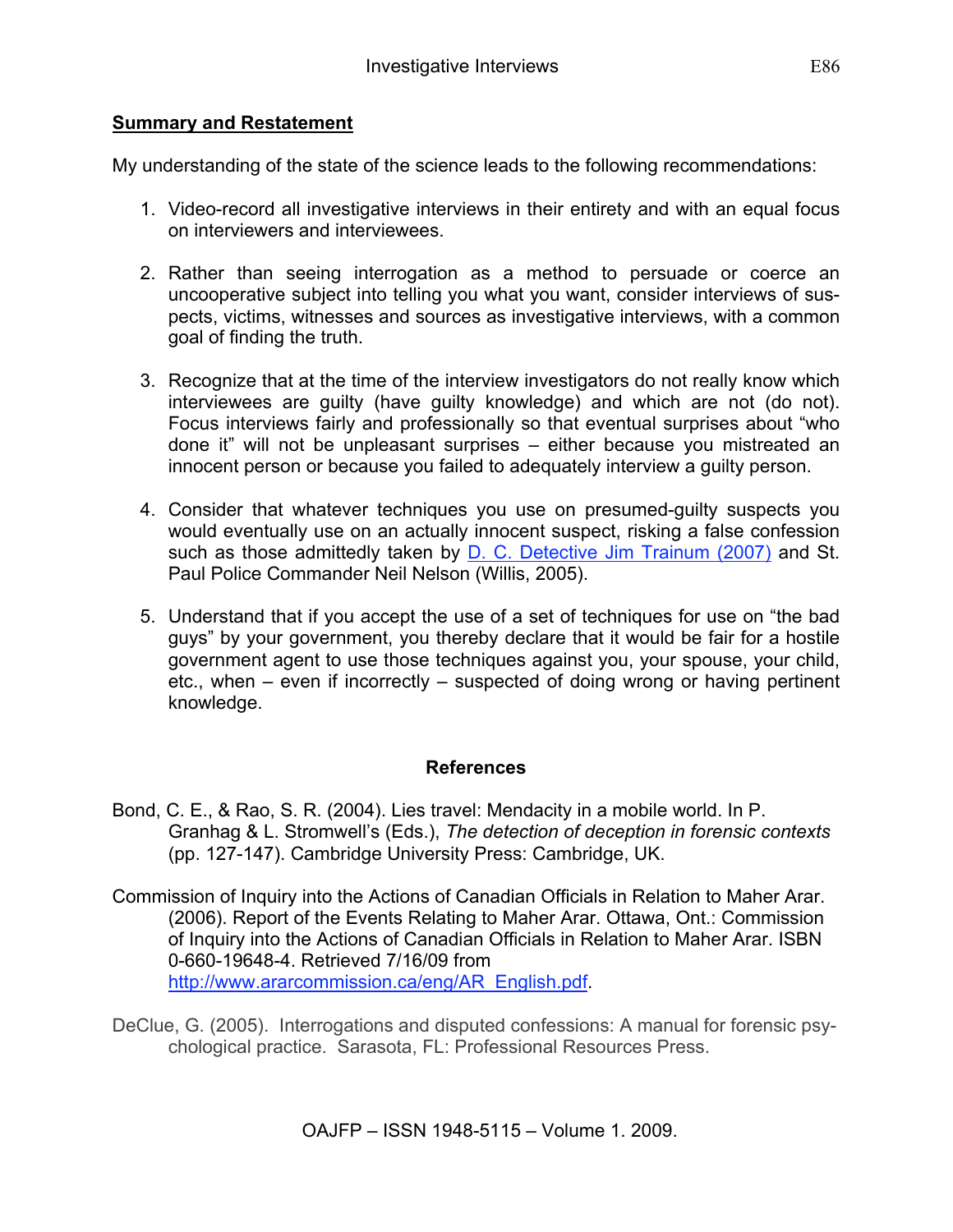- Drizin, S. & Leo, R. A. (2004). The Problem of False Confessions in the Post-DNA World. *North Carolina Law Review, 3,* 891-1008.
- Fine, G. A. (2008, June 10). Statement of Glenn A. Fine, Inspector General, United States Department of Justice, before the Senate Committee on the Judiciary Concerning Detainee Interrogation Techniques. Retrieved 7/16/09 from www.usdoj.gov/oig/testimony/t0806a/final.pdf.
- Gudjonsson, G. (2003). The psychology of interrogations and confessions: A handbook. Wiley: Chichester, West Sussex, England.
- Hartwig, M., Granhag, P. A., Strömwall, L., & Vrij, A. (2005). Detecting deception via strategic closure of evidence. *Law and Human Behavior, 29*, 469-484.
- Hartwig, M., Granhag, P. A., Strömwall, L. A., & Kronkvist, O. (2006). Strategic use of evidence during police interviews: When training to detect deception works. *Law and Human Behavior, 30,* 603-619.
- Irving, B. L., & McKenzie, I. K. (1989). *Regulating custodial interviews: The effects of the Police and Criminal Evidence Act 1984, Vol. II.* London: The Police Foundation. Cited in S. M. Kassin, S. Drizin, T. Grisso, G. Gudjonsson, R. Leo, & A. Redlich. (2009). Police-induced confessions: Risk factors and recommendations. Retrieved 8/2/09 from http://www.apls.org/links/Police\_Induced\_Confessions\_White\_Paper\_Oct08.pdf.
- Kassin, S. M. (2005). On the psychology of confessions: Does innocence put innocents at risk? *American Psychologist, 60,* 215-228.
- Kassin, S. M., Drizin, S., Grisso, T., Gudjonsson, G., Leo, R., & Redlich, A. (2009). Police-induced confessions: Risk factors and recommendations. Retrieved 8/2/09 from http://www.apls.org/links/Police\_Induced\_Confessions\_White\_Paper\_Oct08.pdf.
- Kassin, S. M. & Gudjonsson, G. H. (2004). The psychology of confessions: A review of the literature and issues. *Psychological Science in the Public Interest, 5,* 33-67.
- Kassin, S. & Neumann, K. (1997). On the power of confession evidence: An experimental test of the fundamental difference hypothesis. *Law and Human Behavior, 21,* 469-484.
- Leo, R. Police interrogation in America: A Study of Violence, Civility, and Social Change. (1994). Unpublished Doctoral Dissertation, on file with the North Carolina Law Review. Cited in S. Drizin & R. A. Leo (2004). The Problem of False Confessions in the Post-DNA World. *North Carolina Law Review, 3,* 891-1008.
- Leo, R. (1996). Inside the interrogation room. *Journal of criminal law and criminology, 86,* 266-303.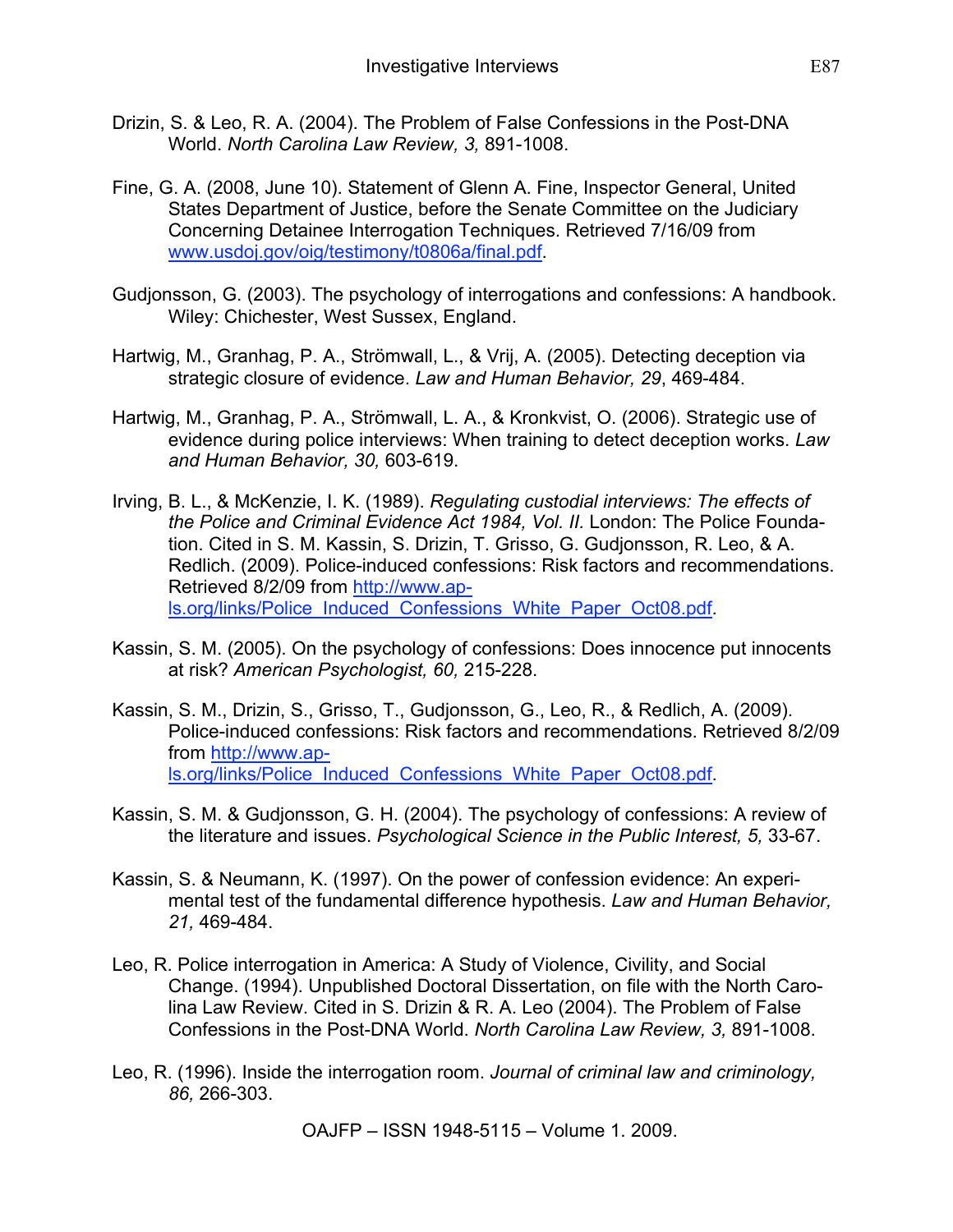- Leo, R. (2008). *Police interrogation and American justice.* Cambridge, Massachusetts: Harvard.
- Leo, R. A., Kassin, S. M., Richman, K. D., Colwell, L. H., Leach, A., La Fon, D., & Meissner, C. (March 2006). *Police Interviewing and Interrogation: Toward a National Self-Report Survey of Police Practices & Beliefs.* American Psychology-Law Society.
- Meijer, E. H., Verschuere, B., Vrij, A., Merckelbach, H., Smulders, F., Leal, S., Ben-Shakhar, G., Granhag, P.A., Gamer, M., Gronau, N., Vossel, G., Crombez, G., & Spence, S. (2009). A call for evidence-based security tools. Open Access Journal of Forensic Psychology, 1, 1-4. Retrieved 7/16/09 from http://www.forensicpsychologyunbound.ws/.
- Meissner, C. A., & Kassin, S. M. (2002). "He's guilty!": Investigator bias in judgments of truth and deception. *Law & Human Behavior*, *26*, 469-480.
- Meissner, C. A., & Lassiter, D. L. (2007). Conference on interrogations and confessions. *Psychological Science Agenda, 21, 9.* Retrieved 7/16/09 from http://www.apa.org/science/psa/oct07conf.html.
- Merriam-Webster Online. Retrieved 7/16/09 from http://www.merriamwebster.com/dictionary.
- Nelson, N. P. (2007). Interviewing using the RIP technique. Paper presented at "Off the Witness Stand, Using Psychology in the Practice of Justice," John Jay College of Criminal Justice, New York City, March 2007. Cited in S. M. Kassin, S. Drizin, T. Grisso, G. Gudjonsson, R. Leo, & A. Redlich. (2009). Police-induced confessions: Risk factors and recommendations. Retrieved 8/2/09 from http://www.ap-ls.org/links/Police\_Induced\_Confessions\_White\_Paper\_Oct08.pdf
- Ofshe, R. & Leo, R. (1997). The decision to confess falsely: Rational choice and irrational action. *Denver University Law Review, 74, 979-1122.*

*Rhode Island v. Innis,* 466 U.S. 291.

- Rigoni, M. E., & Meissner, C. A. (2008). Is it time for a revolution in the interrogation room? Empirically validating inquisitorial methods. Paper presented at Meeting of the American Psychology-Law Society, Jacksonville, FL.
- Russano, M. B., Meissner, C. A., Narchet, F. M., & Kassin, S. M. (2005). Investigating true and false confessions within a novel experimental paradigm. *Psychological Science, 16*, 481-486.